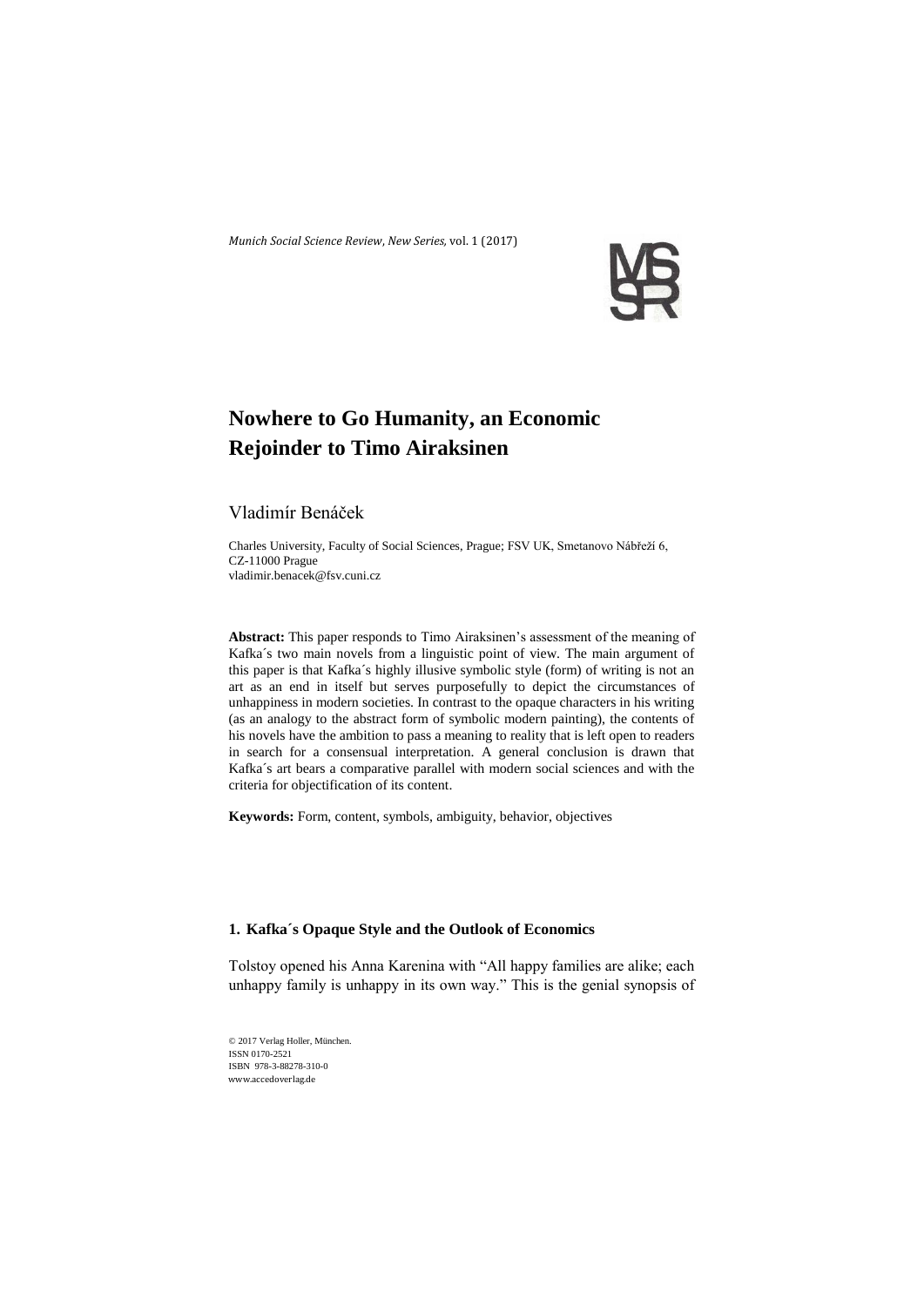that novel. The novels of Franz Kafka<sup>1</sup> are predominantly about human unhappiness and frustration. The first task of a social investigator of such phenomena would concern their origin. Is the cause of "unhappiness" exogenous or endogenous to human life? To which extent are the roots of unhappiness objective, and where is it simply a subjective perception, difficult to communicate or amend? Can we derive from unhappiness an implication of guilt and sentencing? In other words, who (or, more correctly, what) should be blamed for an individual's unhappiness? Of course, both types of causes of unhappiness, exogenous or endogenous, can occur together in a puzzling circular interaction. They can be approached by science, e.g., by positive psychology (Seligman 2009) or by economics of happiness (Frey 2008) or, alternatively, by art. For example, authors of *belles lettres* can illustrate unhappiness and its causes through fictional "case studies" and "stylized facts". The artistic analysis of such abstract human experiences calls for specific literary techniques (forms), which make the rhetorical linguistic, or tropological descriptions of (un)happiness different from the scientific analyses where the latter are methodologically much more restrictive in the usage of language. Nevertheless, one might hypothesize that Kafka´s art could be treated as a parallel to social sciences, using a different explanatory technique. Testing this approach is the primary objective of this article.

To analyze the writings of Kafka, Airaksinen (2017) utilized linguistics and tropological instruments to methodologically explain Kafka´s philosophy and art. Airaksinen's key trope is "ambiguity", as it refers to Kafka´s epistemology that is biased towards relativism, thus to paradoxes, irony and objectification failures. Such a highly stylistic description of life's ambiguities undermines the credibility of human rationality. Therefore, these ambiguities could be compared with reality and tested whether the literary world is an authentic reflection of real lives or, at least, a credible reflection of human perception of both trials, and triumphs in their latent subjective substance. The status of social interactions, dealing for example with commitment, love, empathy, trust, loyalty, recognition or appreciation, could be tested to question whether such social interactions always converge to a mutually positive consensus between interacting parties. A failure of positive consensus for either party in these interactions could be labeled "social estrangement".

A "metaphor" is then just an artistic literary instrument for describing such frail subjectively perceived and abstract events and processes. In

 $\overline{a}$ 

<sup>&</sup>lt;sup>1</sup> Following Airaksinen, we shall concentrate in this paper on Kafka's two main works: *The Castle* (Kafka 2009a) and *The Process* (Kafka 2009b). A minor consideration will be given to his shorter novel *In the Penal Colony* (Kafka 1988).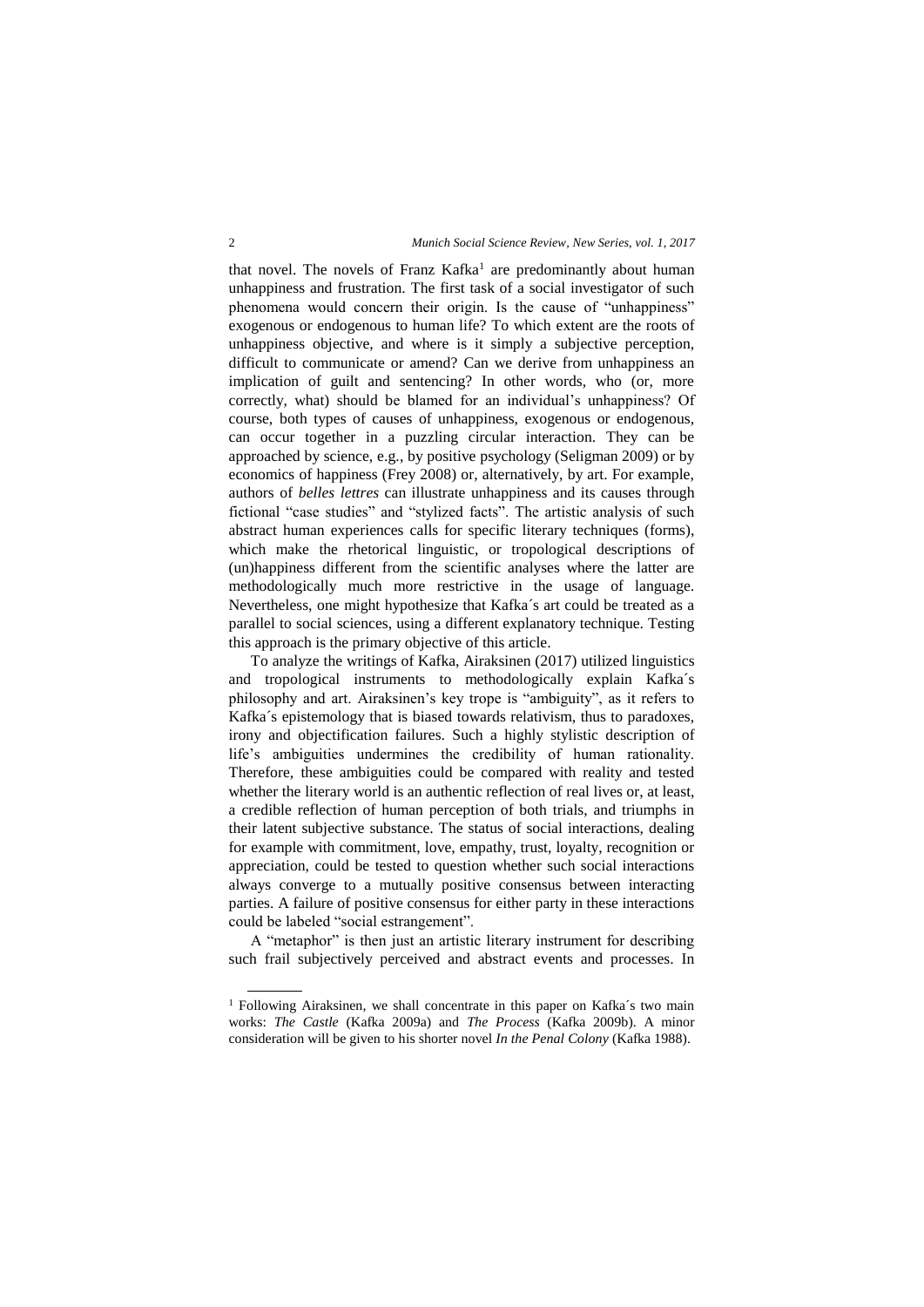addition, the perception of social interaction is fertile for wishful thinking and normative expectations that give a particular, personalized bias to empirical observations. Once there is no equivalence in describing empirical objects by pre-defined theoretical entities, the usage of "proxies" becomes a practical resort out of emergency even in such a hard science like physics. Explaining social perceptions of abstract phenomena, where rationality, feelings, instincts and institutions of social order are co-acting, is even much more open to such weak equivalences. Therefore, Kafka´s literary world is choked with "proxies", which extend metaphors by other tropes, such as through metonymies, antinomies, allegories or hyperboles, in order to add ..dvnamism" of life to otherwise static verbal descriptions of such abstract objects as feeling, impression, contemplation, intent or uncertainty, that are difficult to control, frustrating so their actors. Rhetorical linguistic tools like metaphors are therefore efficient instruments for the study of modern literary art. However, it is important to remember that they describe just a fraction of formal aspects of art.

To expand the literary analysis, Airaksinen further detaches his argument from traditional linguistics. It is not only the Kafka´s language that is ambiguous, but so is the environment populated by the heroes of his novels. Consequentially, Kafka´s writings acquire a more general connotation when describing our social world. They become as relevant to the depiction of certain particular individual perception of one's own life, as to our generalized explanation of reality as lived by millions of people. Here, in the formation of a generalized knowledge, the art and the science overlap. In order to test the general properties of Kafka´s descriptions of social interactions of individuals, Airaksinen subjects them to three closely related tropes: Meeting, Visiting and Travelling. Their meaning is dichotomous: associated with mutual human "encounter" and "recognition" on the one hand, or with their failure, on the other hand. We can say these are the main avenues of social interactions, representing the core of human social existence, explained otherwise also by religion, psychology, sociology, anthropology, law, political science and economics. In this study, we will concentrate on the interaction between art and science by testing the hypothesis that Airaksinen's methodology can be refined and enriched through adopting the methodologies of various social sciences.

As a special case, we will test whether Kafka´s novels can be subjected to an economic interpretation. In order to avoid confusion, since economics has many branches and even more interpretations in the public, the role of "economics" in this particular case needs clarification. Here, "economics" is understood in the microeconomic meaning: as a study of human behavior connected with the production, exchange and consumption of human values (products) for the attainment of wellbeing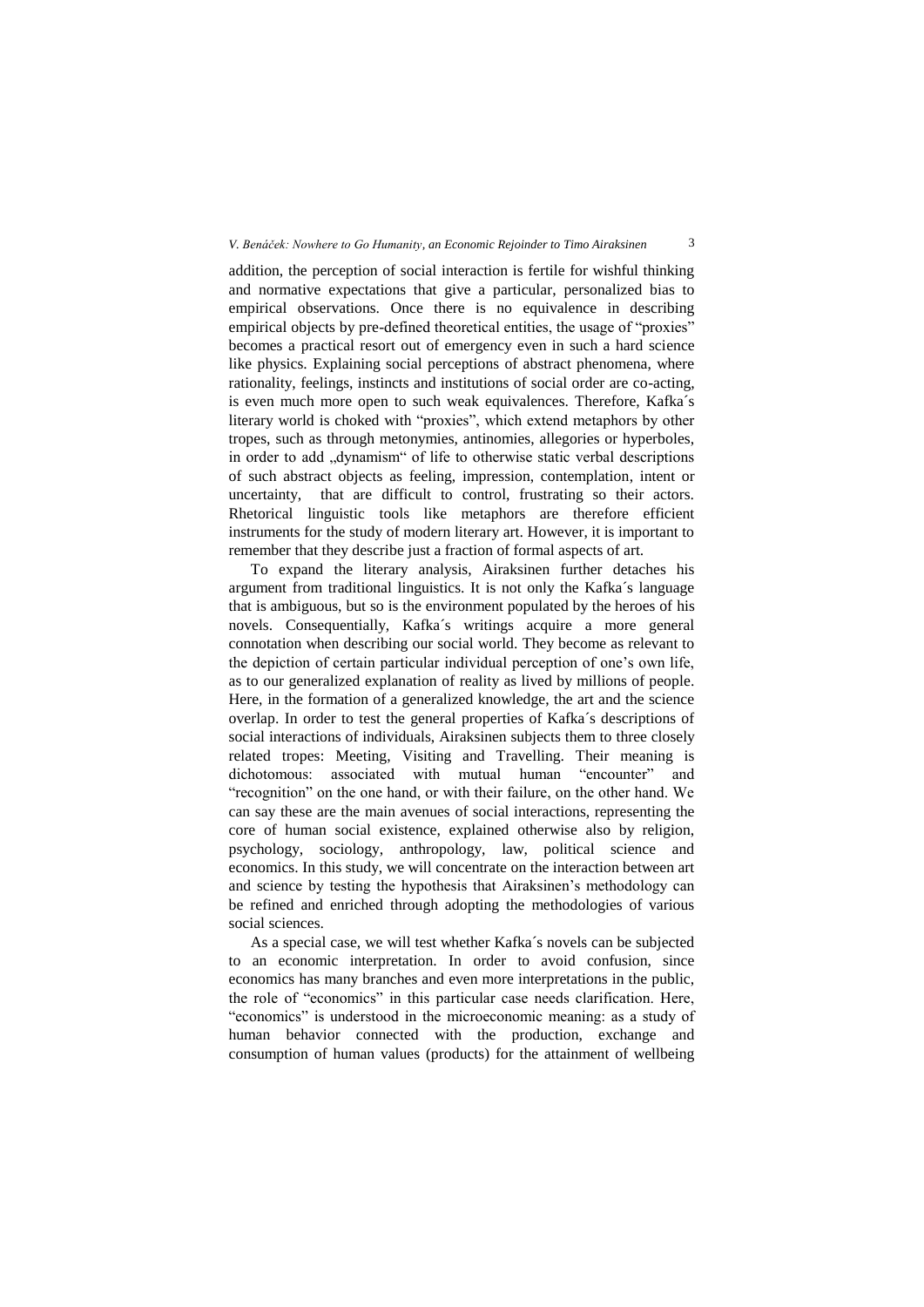by sacrificing costs (e.g., scarce resources). This is a slightly modified definition, originally attributed to Marshall (1920 [1890]: 1-2).

According to Airaksinen, the basic social interaction is "meeting" where people recognize each other, share their values and form an *ad hoc* belonging to a social unit. We can presuppose that this is the base of a happy, authentic human life aimed for by individuals. Strangely, Airaksinen applies here the condition of a vertical social mobility that is always bound to fail. But is this a credible reason for a failure? We can have doubts about that. The success of a "meeting" cannot be *a priori* ascribed to horizontal class relationships only. Instead, we should ask about the aims of a meeting. Is the meeting meant for gaining creative enrichment from mutual interaction? If so, then it can be subjected to a Pareto condition where the enrichment is multilateral, i.e., where no party loses. Thus all meetings aim for certain optimality that can, but need not, always be reached, similarly as tradesmen intend to gain from exchanges but not all bargains succeed. The dominant normal objective of people is constructive: they neither meet (voluntarily) in order to be unilaterally open to a loss due to evident predatory redistribution (e.g., to let themselves be robbed or humiliated), nor will they meet in order to cause bilateral harm (where the objective is mutual destruction). The natural risk aversion protects humans from such straight negative exposures.

Here we arrive at a three-pronged classification of human entrepreneurial activities described by Baumol (1990) where the objectives of innovative individuals are directed to productive, redistributive and destructive aims. For the latter two cases Airaksinen assigns the trope "visit", as an antinomy to mutually enriching "meetings". He infers that Kafka´s literary "life is all about ... anxiety-ridden encounters where people fail to meet each other" (Airaksinen 2017:3). This is about intended meetings becoming corrupt non-meetings, i.e., mere "visits" – physical contacts full of costs that bring hardly anything positive in return. In order to delve deeper into the problem, we can subject the phenomena of "meetings" and "visits" to the following two hypotheses akin to gravity models of spatial interactions (Head and Mayer 2013: 23):

a) The larger the remoteness between classes among the people in various communities and the larger their "mutual otherness", the greater the probability of their communication failure reducing "meetings" to frustrating "visits" or even to "no contacts".

b) The intensity of contacts between two communities is proportionally related to their size. Considering that the community of upper classes belonging to the Castle is much smaller than the communities of middle and lower classes down in the countryside,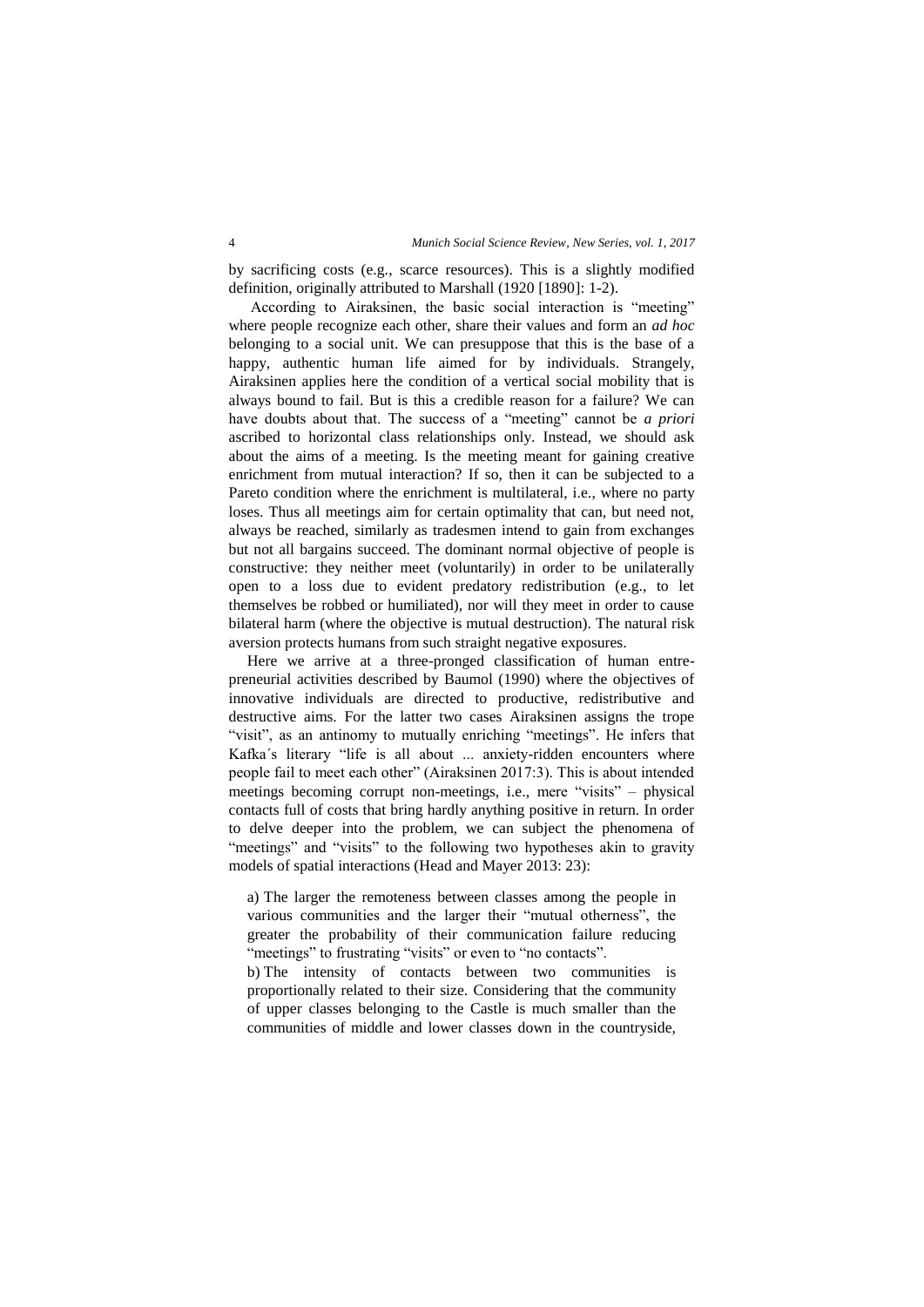the "meetings" between the former and the latter two have a natural tendency to be scarce.

Thus, economics would agree with Airaksinen that vertical social interaction is more difficult than the horizontal one. But this does not imply that vertical communication must always fail. In Kafka´s novels the fragility of vertical meetings serves as a source of thrill – as metaphors for prowling social misunderstandings, whose sources of potential conflicts often remain hidden in mystery. The trapped individuals experience a failure that is not predictable and becomes exogenous to their actions. If any of the novels' protagonists reached his aim on the first or second attempt or if the failure could be known in advance, there would not be anything left that could represent the Kafkaesque world, either literary or real.

Airaksinen´s sequence of metaphors reaches its explanatory climax in the "master metaphor" that is represented by the "travel". Its essence rests on purposeful social dynamics: through communication efforts (implying intended costs) trying to overcome the impediments to life such as isolation, loneliness or the provision of existential needs. Here we touched Maslow´s ranking of human needs (Maslow 1987, [1954]) whose upper rungs in the hierarchy of needs lead to happiness associated with love, esteem and self-actualization. Achieving these benefits requires effort and incurring costs – often substantial, lifelong costs. It is a sort of entrepreneurial venture aiming toward gains by undertaking investment and risk. Hence, activities of that type are studied and explained also by microeconomics. "Travel" becomes thus a universal human occupation and a literary metaphor for exchanges of values that are hard-earned, a sort of *per aspera ad astra*.

Airaksinen ascribes only negative characteristics to "travel" in Kafka´s novels: anxiety, aimless wandering and endless, cursed penitence that brings it closer to his definition of an empty "visit". Akin to a perennially *a priori* lost business plan. I consider this too strict since it strips Kafka of another thrill. His novels are not as desperate as that. Our personal "travels" in general could be endowed with more gratifying characteristics since practically all people travel and they do it voluntarily, repeatedly and often with a great joy. Kafka himself travelled frequently. Therefore, socio-economic investigators have large niches in "travel" to explain not only how cost-intensive they were or how enriching to travelers their outcome was, but they can also study cases of failure, and especially when they fail systematically. Kafka was particularly attracted by such unfruitful stories, as seen in his *A Country Doctor, The Man Who Disappeared, In the Penal Colony, The Castle* and *The Trial.*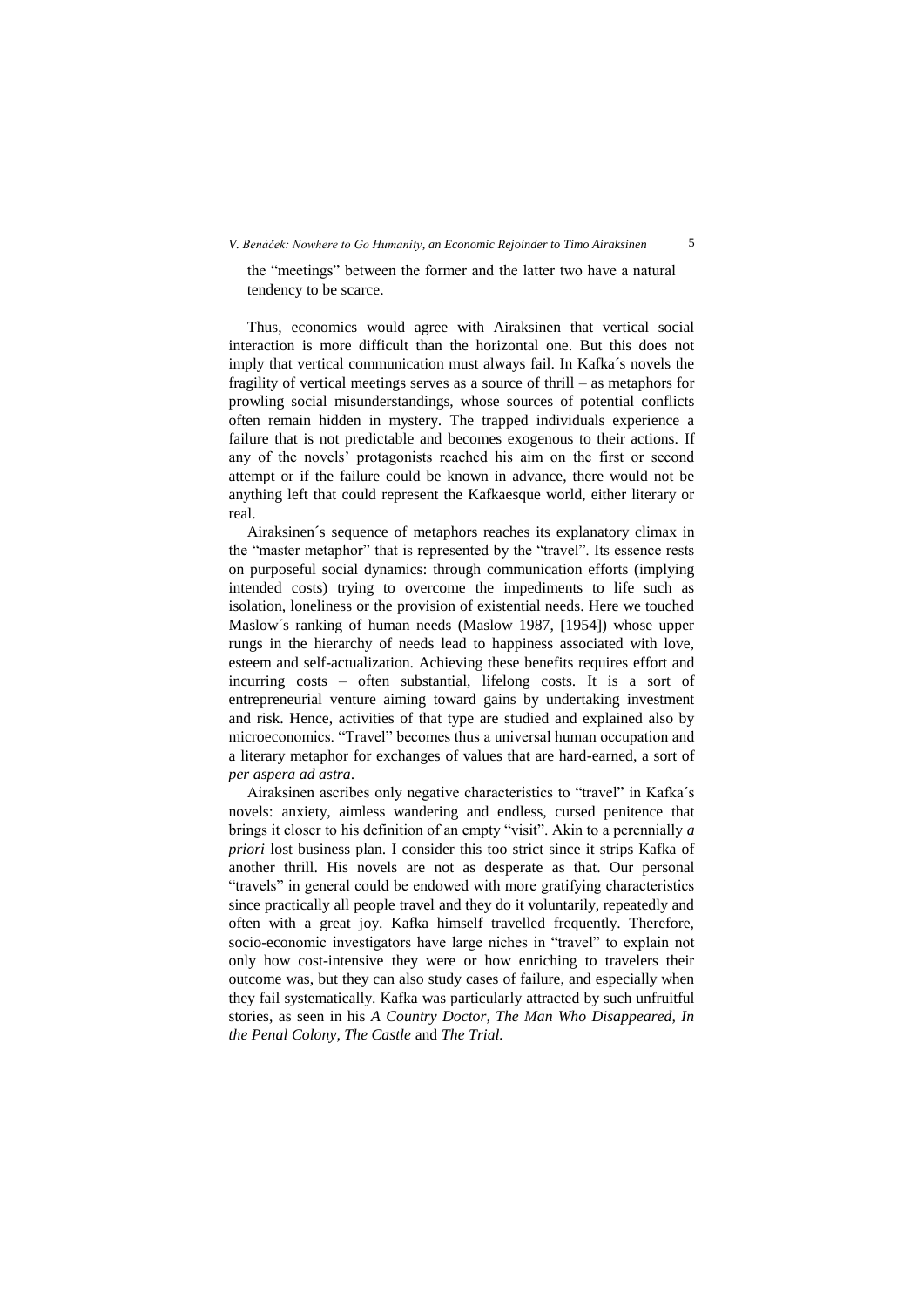We can argue that an objective investigator of "travel" should be able to derive conclusions from more general circumstances of their success or failure. If some travels keep failing there must be causal reasons, which are distinct from reasons where travels are successful. Though Kafka was obsessed by the former, he must have been well aware of the existence of the lucky later cases. Without a contrast and potential alternative (that means without a volitional choice), the meaning of a failure in travels would lose its meaning. Literature describing anything absolutely firm and unchallengeable is lackluster. It would become akin to a novel built on repeating the futility in attempts to break the absolute laws of physics, such as "in any isolated real system we can neither create new energy, nor construe perpetual motion". This implies that whenever "travelling" (as a necessary condition for a "meeting") would have no positive meaning, i.e., it would always end up in a mere "visit", then also "meeting" is stripped of meaning and becomes redundant. In such circumstances, the description of success in vertical travel would become false fiction, a schmaltzy kitsch, and therefore a phenomenon not worth analyzing or writing about in serious art. Symmetrically, an endless description of failures in vertical travel would also become a trivial, bad work of art.

Introducing verticality versus horizontality in class interactions as dichotomy (Airaksinen 2017: 6) seems to me an arbitrary premature constraint that degrades Kafka´s art. We should understand the fundamental causes behind why either of these two interactions is bound to malfunction. That cannot be unveiled while we keep them shrouded in bizarre literary allegories. Here, the audience must read actively with intuition and internalize the allegory. One may even deduce that the claim that Kafka´s "social world is then ambiguous to the core" (ibid, p. 6) needs further discussion because in many cases its characters (either main or auxiliary) do not seem to have a persistent problem with social meetings or behavioral opacity, what Airaksinen accepts for some horizontal class interactions only.

#### **2. From Literary Forms to Literary Contents**

The reader of any of Kafka´s novels is exposed to an observation that their societies are "blind", i.e., the empirical analytical capacities of their members are constrained, which extends even to behavioral irrationality, which may resemble to feeblemindedness or hallucination. As a result, they cannot foresee and arrange for an improvement in wellbeing through shared values and participation. Viewed from the perspective of Olson´s (1965) theory of collective action, protagonists in Kafka´s societies are not able to collude and collectively organize to attain the benefits of cooperation. This lacks both realism and an artistic counterpoint. We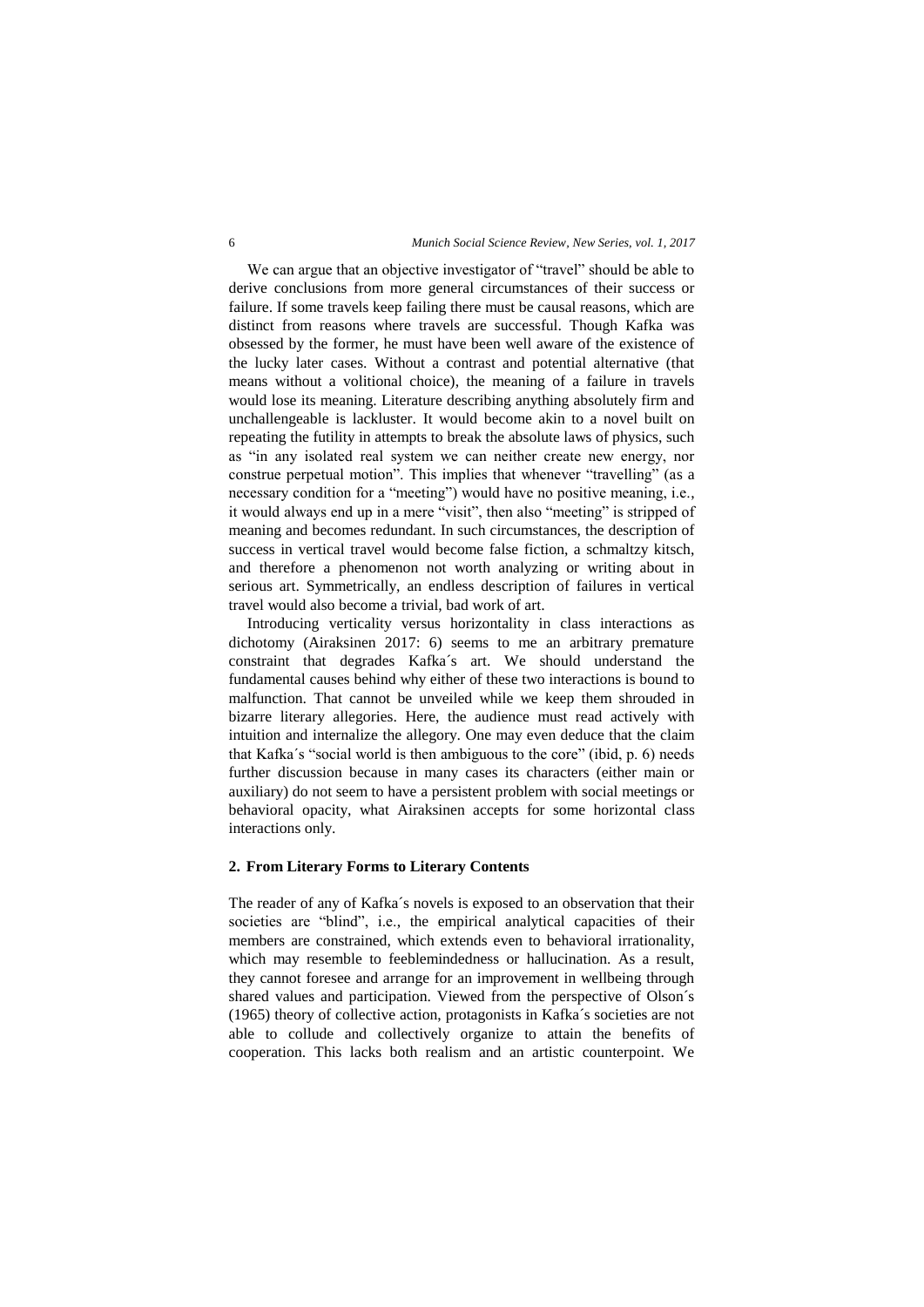cannot claim that Kafka assigned all aspects of society the status of blindness, irrationality and resulting ignorance. At least the village in *The Castle* and the city in *The Trial* have been built, all people maintained their livelihood, there was an awareness of collective identity and even a bureaucratic infrastructure had been organized. These all required substantial collective action both in the past and present, and rationality in coordination, though that rationality might largely differ from the rationality of ideal democracies functioning under perfect information on all markets (economic, political and inter-human).

Van Zomeren et al. (2008) analyzed over 180 studies of collective action in the world and tried to find common pre-conditions ("causes") of their success or failure. The three main common features launching a quest for particular collective responses were perceptions of injustice, efficacy and social identity, plus an ability to assign them a shared value propounding the rationality of a change. The study does not go deeper into the matter; it does not explain how the perceptions were formed, whether they were authentic or politically manipulated via ideology, ethics, media or culture. Kafka undertook that quite fundamental search for the causes of a collective action failure. He combined the lack of perception of cooperation with epistemological barriers: the ambiguity (uncertainty) of recognizing the state of the world both in biased primary empirical observations and in constrained secondary communication with others. We can call it a transaction cost failure. His novels are full of confusion in the perception of facts and in their encoding into words and symbols for communication, preventing the sharing of minds and thus barring their transformation into an organization conducive to collective action.

People tend to respond collectively to perceived states of disadvantage, which may or may not spring so much from objective states of social reality. Thus, collective action is fostered as a defense, rectifying the perceived barriers leading to lost opportunities (injustice), providing for the availability of techniques to reallocate resources (efficacy) and coping for the ability to organize by shared social identity. It is an opportunity cost approach typical for economic thinking where democracy, freedom and individualism are spawning collective action while totalitarian regimes, bureaucracy and forced collectivism are its impediments. Kafka, as an excellent observer of reality, was aware of such causes and effects and built them into his novels. His novels are not about free societies but societies locked in transaction costs and communication failures. Both K's persist in fighting for their causes and try to organize collective actions.

The Kafkaesque enigma arises here: why were the main single characters side-lined even though they evidently were not successful in organizing a collective action, or even refrained from doing so? Indeed, they could be considered harmless to their society. Or, why were they not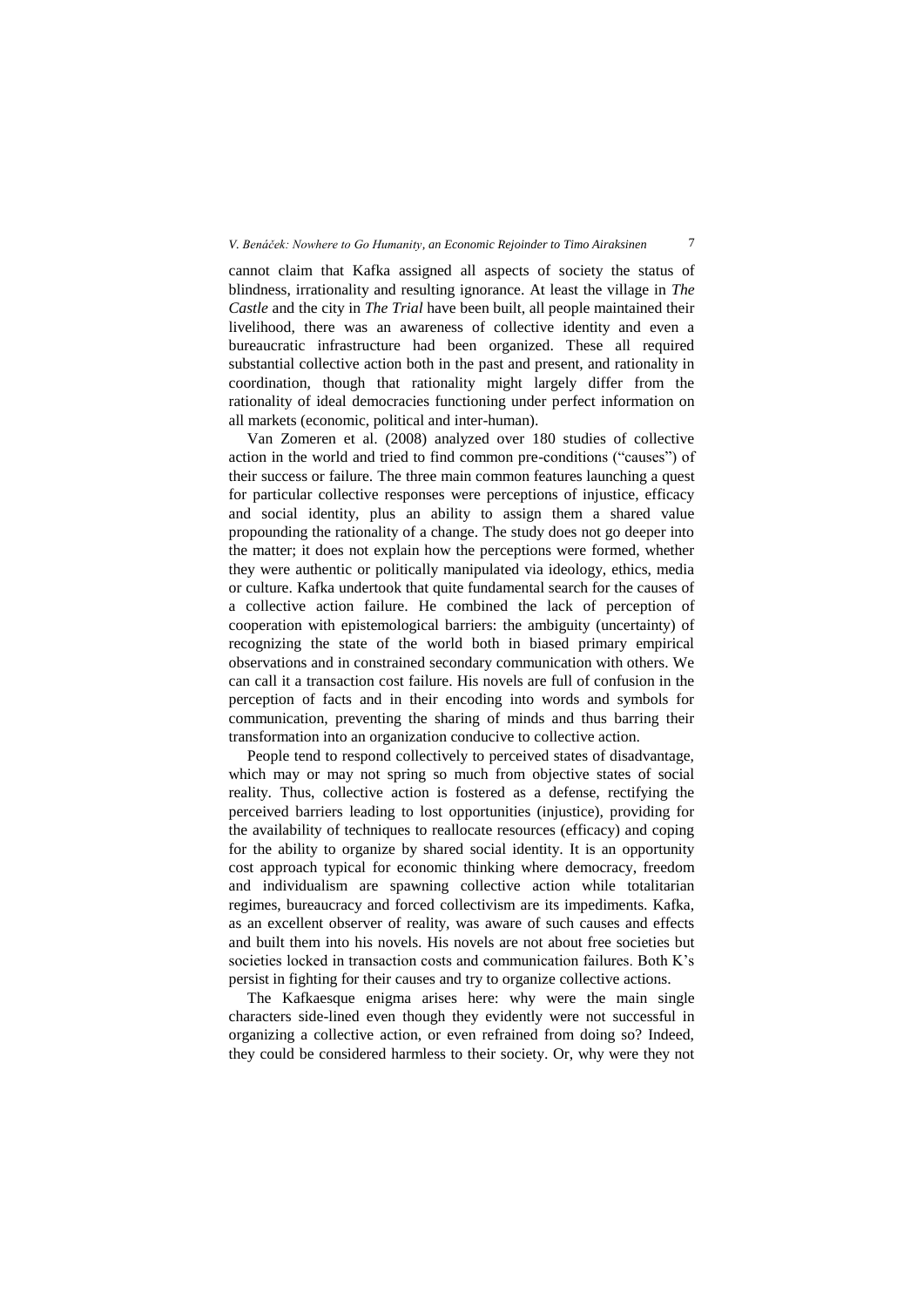willing to adjust to practices ruling the rest of the population but remained in an assertive competitive mode of action and subject to a zero-sum game, instead of yielding and becoming cooperative? The problem that some persons, especially creative ones, are excluded from the society is a perennial paradoxical mystery of life. History has shown that there were periods where this problem had its ebbs and flows. The Nazi and Communist legacies were just two ostentatious outliers. Practically all creative citizens of a Communist country could experience an instant rebirth when the totalitarian regime suddenly demised. In parallel, there were locations with differences coexisting in the same time. The present world is not out of the exclusion game. We can cross an imaginary geographic or social border and enter into a different culture where creativity and freedom are not recognized. Yes, Josef K failed in the society of *The Trial,* but would he also fail, had he emigrated to London, or had he lived some 30 years before or 30 years later? To which extent is his experience general to all of our lives and what kind of lessons for one´s own improvement can be drawn from Kafka´s novels?

The core of Airaksinen´s analysis deals with the philosophical conception of Kafka´s world where the "unknowability of ultimate reality" (*de re*) is combined with "linguistic ambiguity" (*de dicto*). These ambiguities are present in both the ontological and the epistemological aspects. In consequence, individual perceptions of the world do not "meet", lacking the consensus subject to logic of shared aims. Therefore, also their actions cannot meet. The main actors are wobbling around, trying hard to re-arrange the world and participate but their efficacy is unable to develop. They could be characterized as precursors of a "liquid modernity", outlined much later by Bauman (2000), where feelings of instability and social estrangement pair with ambivalent perceptions of reality or even hazy (liquid) reality itself. We could agree, at least, that the world of Kafka abounds with descriptions of many impediments to happiness, which are shared in the feelings of life by people living in modern societies, passing so a non-conformist original message of a literary abstraction into the concrete.

Now is the right moment to assess Airaksinen´s (2017) main conclusions concerning the meaning of Kafka´s novels. He envisaged them primarily in the form of writing technique while the contents of writing were subsidiary, lost in the form. That is characterized by statements such as, "What Kafka wants to say is never clear" (ibid. p. 2); "Kafka´s … narrative totality fails under the weight of its relentless ambiguation"; "… the parable is deliberately meaningless" (p. 17); "Kafka´s special allegories … allow for no interpretation" (p. 18); Kafka´s concluding narratives of the Priest in *The Trial* "… crystallize all the ambiguities of the text that is *ambiguous to the core*" (p. 18, emphasis is mine V.B.); or,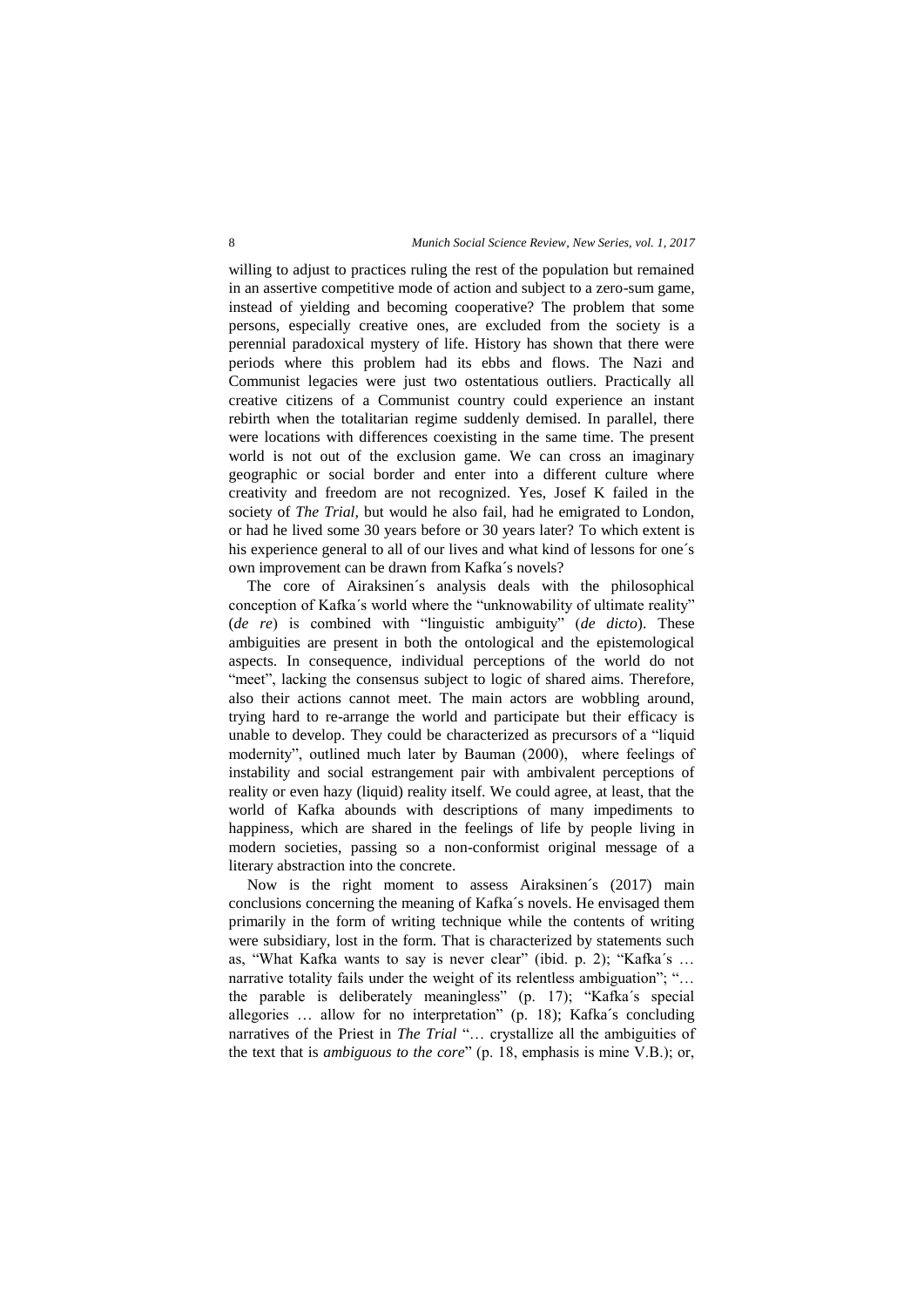#### *V. Benáček: Nowhere to Go Humanity, an Economic Rejoinder to Timo Airaksinen* 9

as is epitomized in the Abstract, "… Kafka´s text does not allow for consensual interpretation. Any reader may read the text as he or she likes."

Airaksinen's "Nowhere to Go Kafka" is then prone to guide the reader to believe that Kafka´s value as an artist rests in a formalistic toying with words and, because of the ambiguity in form (presented *in dicto)*, also the contents of Kafka´s world must be full of unknowable mysteries of meaninglessness. Consequently, such abstract key notions as "estrangement", "guilt", "nothingness", "understanding", "friendship", "happiness" or "human value" can be ascribed just subjectivist interpretations that are relative to the observer´s personal whims. This might suggest that Kafka also joined the club of formalist artists like Jackson Pollock in painting, Arnold Schönberg in music, Tristan Tzara in poetry or Marcel Duchamp in conceptual arts; becoming thus a spiritual father. Indeed, he would be akin to the case of Dada symbolized by Duchamp's urinal presented provocatively as the *Fountain*. Claimed as the most influential artwork of the 20th century, the urinal as an artefact does not embody a message about the spiritual (artistic) abstraction of the world created by the artist, but relies on the fancy and frivolity of observers who are expected to assign their personal meaning to it, and subject that artwork to their own unrestrained subjectivity. Such independent and endogenous playful creativity, whose value depends as much on the wit and projections of the observing consumers of art, as on their dreams, deceit or ineptness, is an escape from the pretenses of rational claims on the world and from responsibility for costs of shared human achievement. I argue that this was definitely not the objective Kafka was aspiring to. He cared and wrote about reality and transformed his own perception of some specific, dim aspects of the world into figurative literary models whose interpretation can withstand the test for a generalized objective meaning. That is the root of his geniality.

Kafka touches notable philosophical aspects of the essence of the modern world wherein "truth" becomes detached from Nature, i.e., from the material empirical world, and where human "freedom" is confused with unrestrained *ad hoc* voluntarism. The misunderstanding originates in the "extended" social world, i.e., in that part of the world, which was created by human dominion over Nature. That world is largely immaterial, represented by ways of thinking and communication flows encoded into symbols or by the social infrastructure that is embodied in numerous institutions. In the last 400 years, following the reflections of Descartes, Kant or Rousseau, we can observe a tendency towards human autonomy (relative to Nature) that has regained popularity in recent three decades. The present social world can be characterized as "liquid" and "virtual," embodied in or mediated by infinite data, which subsequently became autonomous and lost the property of information. Kafka characterized that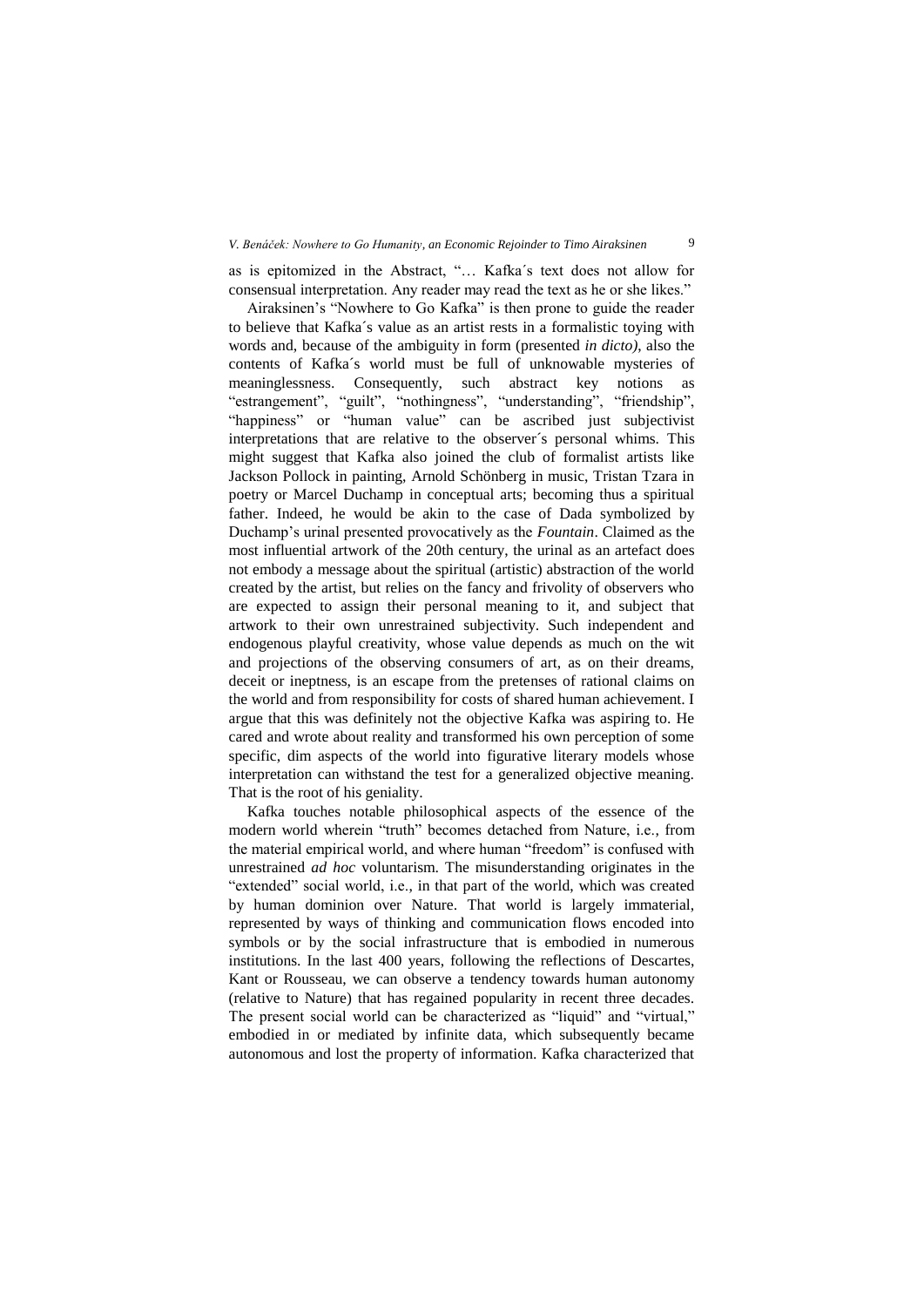*phenomenon in the following dialogue between Josef K and the Priest (The Trial*, end of ch. 9):

*"No", said the priest, "it is not necessary to accept everything as true, one must only accept it as necessary". "What a melancholy idea", said K, "it turns lying into a universal principle". K said that with finality, but it was not his final judgment.*

The inability of people to rely on well-anchored, mutually shared "truths" and their confusion with meaningless gibberish, is the tenor of the Kafkaesque world. Communication has a meaning upon the condition where a rising quantity of configurations of data decreases the entropy of social actors. The "truth" symbolized by Kafka through K´s commitment to reaching the Castle or getting exoneration in *The Trial,* gets stuck in the inefficiency to process information. Here we reconnect with economics, particularly the economics of bounded rationality (Simon 1972) and economics of asymmetric information (Stiglitz and Greenwald 1986). In the Kafkaesque world, mutual listening and encompassing rational thinking based on shared objectives and criteria get distorted and consequently replaced by confusion stemming from irrationality, subjectivity and relativity of knowledge, implanted ideology, political correctness, authority of celebrities and quite often by mere silence. Is this observation about potential maladies of societies not a heated topic for high art? Has Kafka not captured it sufficiently well?

Unhappiness can be defined in terms of investment economics where "investment" is conceived as forfeiting some human value in order to receive greater utility returns from it later. Thus, unhappiness can be explained as a failure to allocate human resources (e.g., the capacities for love, favor, creativity or happy living) optimally, as intended by human normative expectations. Investments can clearly miss objectives. Such a failure is also subject to subjectivity where a personal projection (plan) gets thwarted by various external processes that were not correctly previewed. The existence of a poorly predictable nature of aspirations in the highly dynamic and spontaneous social world – where an individual loses identity in the mire of "data" generated by "others", or where the authenticity of that individual is deliberately not recognized by society  $-$  is the essence of Kafka´s literary inquiries. Therefore, I challenge Airaksinen's conclusion reprehending Kafka for the lack of clarity due to his allegoric style of writing.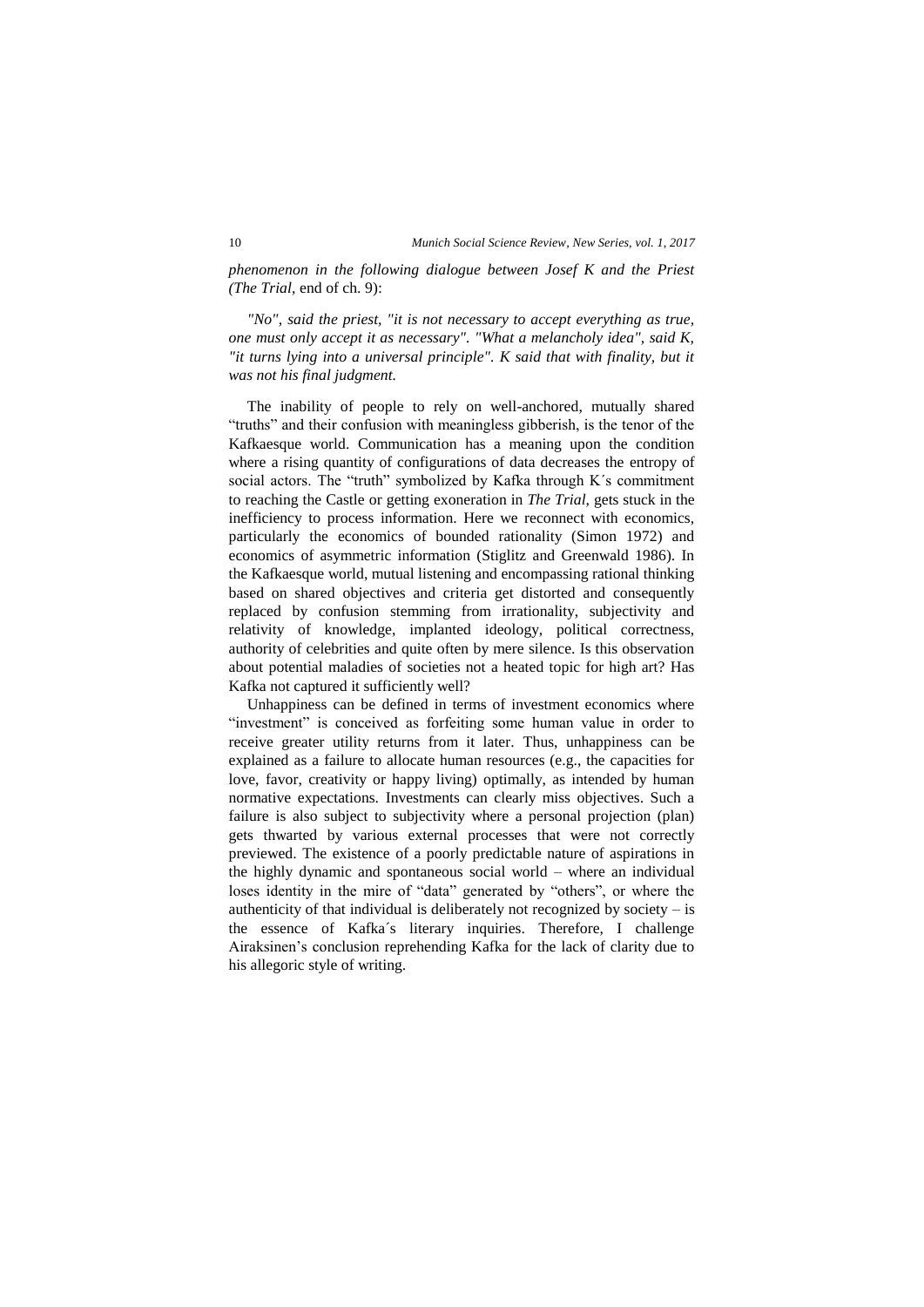#### **3. The Nature of Kafka´s Characters and Their Environment**

Kafka's heroes are ordinary honest people who act quite realistically. In the Communist past the Marxian literary scholars (e.g., Goldstücker 1965) tried to argue ideologically, in order to keep Kafka off the black list of ideologically "hostile formalists", that both K's from *The Trial* and *The Castle* were actually guilty: as intellectuals they were estranged from the world of working class and were mistaken in searching for their vindication in the ranks of bureaucracy and high classes. Their guilt and failure were just. Those arguments are wrong. In reality, Kafka built his argument on the hypothesis that even the working classes (as all others) were tainted with communication failures and exposed to bureaucratic blind alleys, whose fate they accepted and internalized. Consequently, each of the main characters is "an other": they are inadaptable outliers whose guilt is not endogenous, i.e., they did not consciously trespass any rule. Undoubtedly, anything they "committed" could be punishable neither in Kafka´s times, nor now under present EU law. Indeed, both K's could experience similar misfortunes even in our present world full of ambivalence. For example, where NATO can be both obsolete and not obsolete any longer; where weapons of mass destruction are present and not present; where Brexit is both correct and incorrect; where migrants are wanted and not wanted; etc. Laws in Kafka's novels are not merely formal: they are natural laws of inter-human conduct where everyone is both an object and subject of the law, and therefore, the "court" is everywhere and nowhere. The "liquid post-fact modernity" complemented with its cult of formal "freedom" (that was also present in Kafka´s novels), produces a fuzzy world where both the punishment for misdemeanor and the punishment for being borne (i.e., the natural death) run in parallel quite irrationally and chaotically. Exercising human uniqueness (i.e., the creativity and the happiness) remains painful still. Definitely, this is a topic worth investigating through social sciences and arts, a topic that Kafka understood deeply.

It would be useful to confront Kafka´s main characters, i.e., Josef K and Surveyor K, with their hypothetical antipodes. Both K's are certainly not supermen of the James Bond type, able to impose their ideals and will onto the reality that operates at a morally inferior level, thus bringing the world closer to perfection. "James Bonds" are kitsch because they are prearranged, fake winners. Though Kafka´s heroes also undertake extreme challenges that the mysterious, surrounding world is imposing on them, they can neither cheat nor call hexes for a rescue. They must rely solely upon their own vulnerable body and mind as a shield that, in the long-run, will end in demise, at least due to attrition by toil and age. But, contrary to that, they do fight, despite the fact that they marginally move or even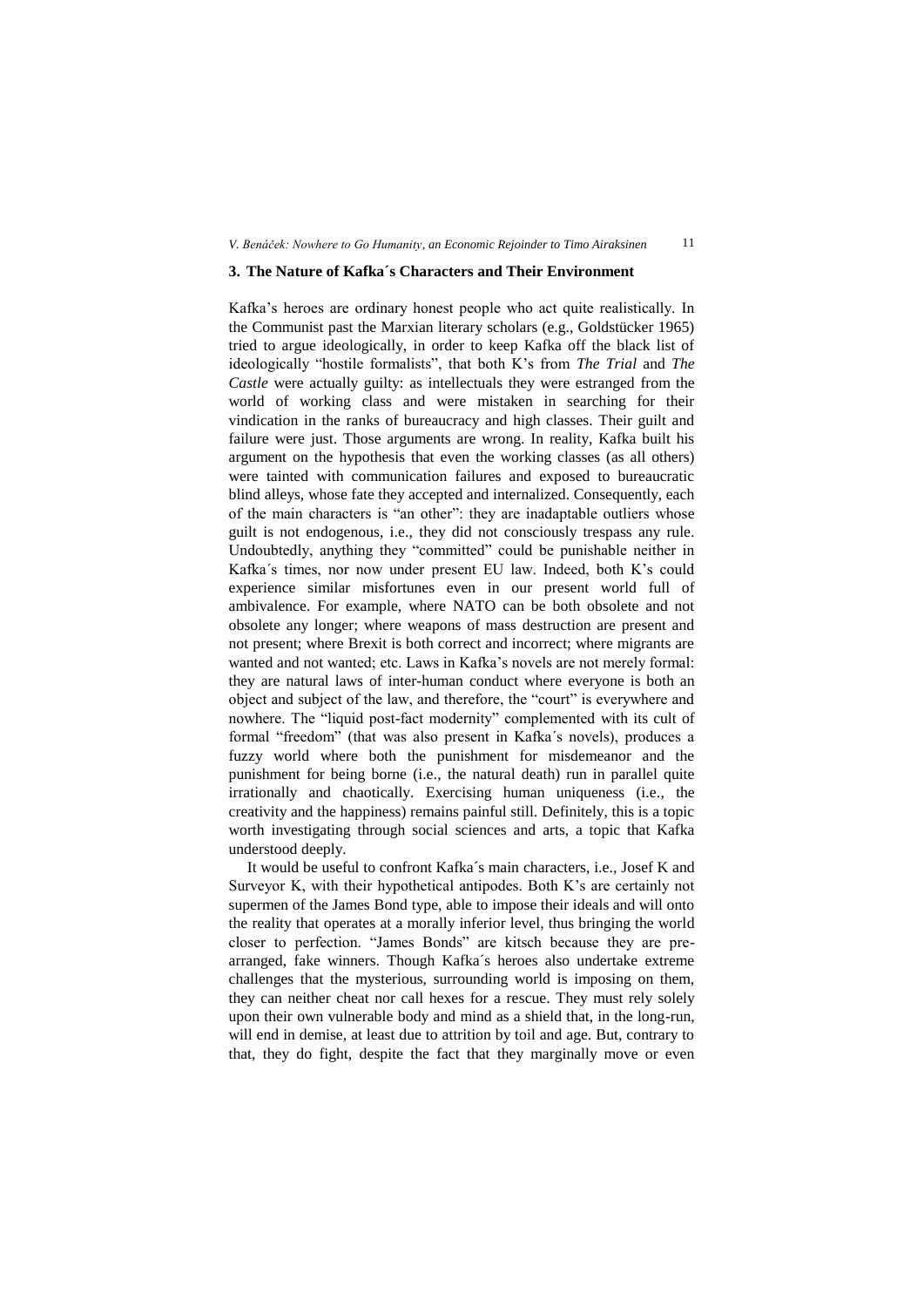modify the world, notwithstanding their position as borne losers. There are many similar, exhausted figures among their partners and adversaries: bailiffs, lawyer Huld, merchant Block, Leni, doorkeeper, executioners; Olga, Amalia, Frieda, aids Arthur and Jeremiah, Klamm or Sortini. Many of these are tainted by some mental deficiency symbolizing weakness. Contrasting the formal side of Kafka´s writing, full of ambiguities, allegories and abstractions, the authenticity of his characters is compatible with behavioral patterns that we may come across in our daily life.

Both main characters belong to higher social ranks. Josef K became a chief attorney of a bank before his age of 30. A bank is an institution managing money and capital – both crucial assets for creating wealth and power in modern societies. Land surveyor K was a professional skilled in geometry and logical thinking. Measuring land, as an asset, makes sense only in relationship to wealth and property, whose owners must be interested in capital yields. Both characters can be labeled upper middle class, whose positions also stem from the endowment of human capital and rationality. This is greatly contradictive to their menial opponents. The paradox is even deeper: the obsequious servants humiliate and indict their morally supreme adversaries through misdemeanor and finally score a sloppy victory. Rationality is defeated and the victorious, tedious bureaucracy makes all participating parties lose, which is a Pareto inefficient outcome signaling the presence of adverse selection – an economic concept explaining a failure (Akerlof 1970). Adverse selection is a clear social loss and a reason for deep thinking both in science and art.

In what kind of environment do the characters of Kafka jostle? Some thinkers are of the opinion that Kafka foresaw the rise of Nazism and Communism (see Arendt 1994; or Greif 2015: 134-141). Although we can agree that many aspects of his novels, particularly *In the Penal Colony* (Kafka 1988) could elicit this idea, the explicit totalitarian clout in his novels is much softer. It is not coming unilaterally from above as a command, as in Orwell's *1984*. Rather, Kafka´s totality is based on the grass roots – as if it were genetic coding due to some Darwinian natural selection. His novels can be taken as a literary vanguard warning humanity about dangers that are endogenous to society (Greif 2015). Palpable, real danger – not just a subjective irrational fear – is omnipresent in modern societies, though it is insidious in its hazy evolution. Certainly, it is difficult to eliminate by hearty, prudent judgment of common sense or by organized political opposition amongst various social groups. Human rationality does not seem to be so powerful. The estrangement comes from all tiers of society where rationality appeals to a blind eye. From the view of Kafka´s main characters the system is rotten, though, as the protagonists still hope, not rotten to the core. These main characters are not abject. The plot depicts the instances of their individual resistance to challenges within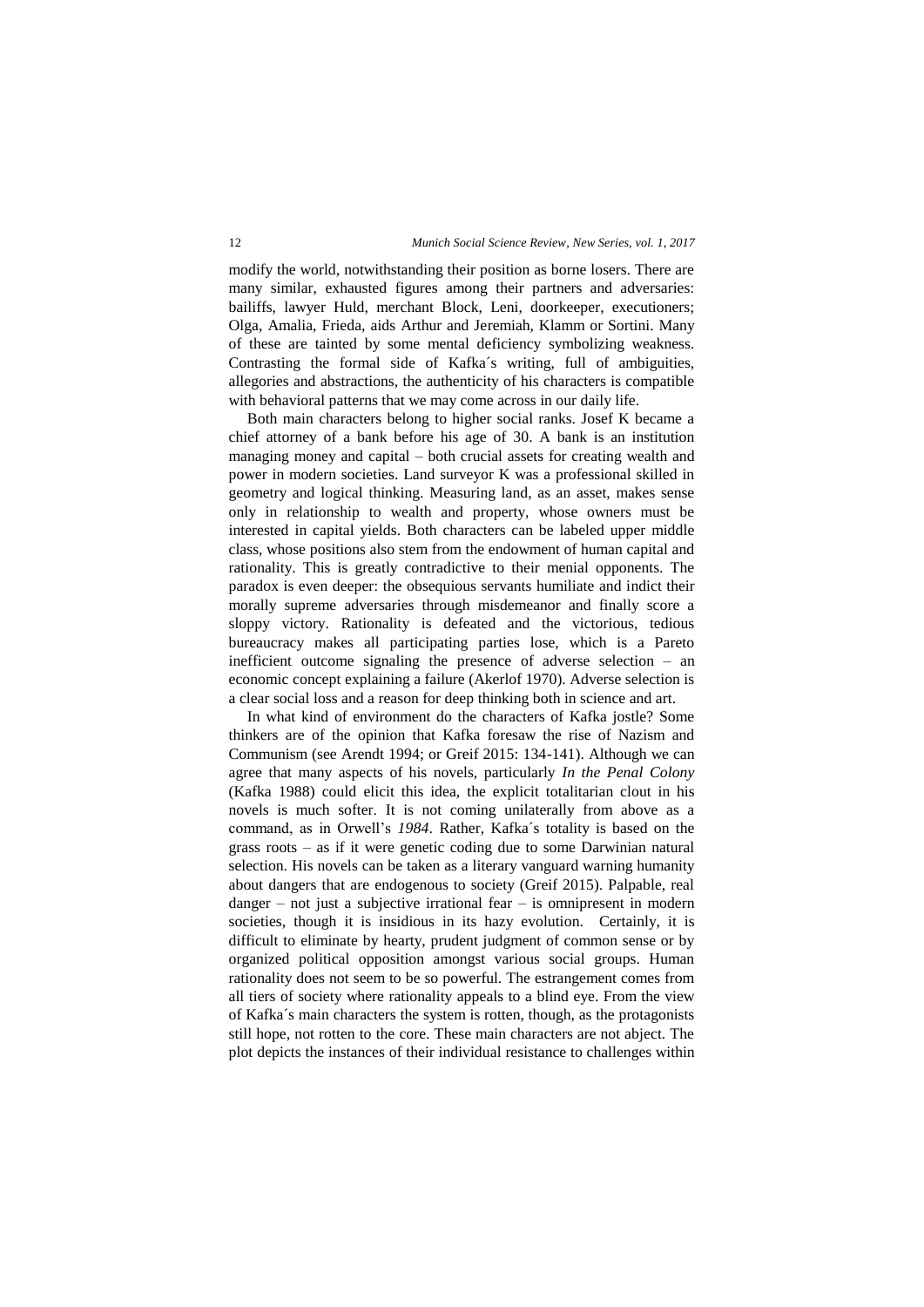bizarre social systems. Here, Kafka´s aggrieved heroes largely share the environment and thinking from the novels of Dostoyevsky (see, e.g., *Notes from Underground*). Sometimes, the overlap is stunning.

Neither could we claim that the world of Kafka´s novels would lack freedom, which characterizes life under hard totalitarian regimes. We cannot propound with certainty that the ways of the two K's were completely tragic. Both practiced free personal life, contested with the environment and frequently created predicaments for their adversaries. They had fruitful, friendly encounters with such persons as Leni, Mrs. Grubach; Olga, Frieda, Barnabas or Hans. They even experienced free intellectual encounters with Block, Titorelli or the Priest. Kafka often exaggerates, uses tropes, hyperboles and metaphors as methodological instruments, but his presentation of the world retains contact with human casual experiences. The novels introduce scenarios that resemble our present life: dealing with guilt and debt (as a constant liability of humanity), as much as with freedom (as its asset), while revealing the fragility of the boundary between them. In the metaphor of "reaching the Castle" lost in the haze, surveyor K ponders the travesty of a resolution to achieve freedom, identity and recognition as ideal objectives of existence. A similar stance is taken with the remission of human burdens of social misunderstandings. It can be understood as a parallel to biblical salvation, which is portrayed as an unattainable treat, at least in this world. Though anyone would wish to attain it instantly, the surrounding world refuses to grant it.

In plain words, Kafka´s characters attempt to answer "who is the Man of our age?" The plot itself is a test ground for their properties vis-à-vis the modern Man's social environment. That means the environment, whose decisive part is again the Man´s own creation that often malfunctions. Characteristically, the Kafkaesque Man is a frail, hesitant and erratic hero, actually an anti-hero of our semi-virtual world that aims towards perfection but finds that the world escapes him, unfulfilling of his expectations. A world that was supposed to be devised for the Man´s advantage in reality becomes a cage of enigmatic traps.

#### **4. Conclusion: Parallels between Art and Science**

Methodologically, Kafka´s novels are descriptive narratives, not normative ones preaching for or condemning morals. Ultimately, Kafka´s fiction and its seemingly phantasmagorical plots aim to be potentially aligned with human lives, though everyone is free to his or her own interpretation of that relationship. The subjectivity of the reader´s interpretation distinguishes art (literature in this particular case) from the science. Science is also characterized by descriptive analyses connected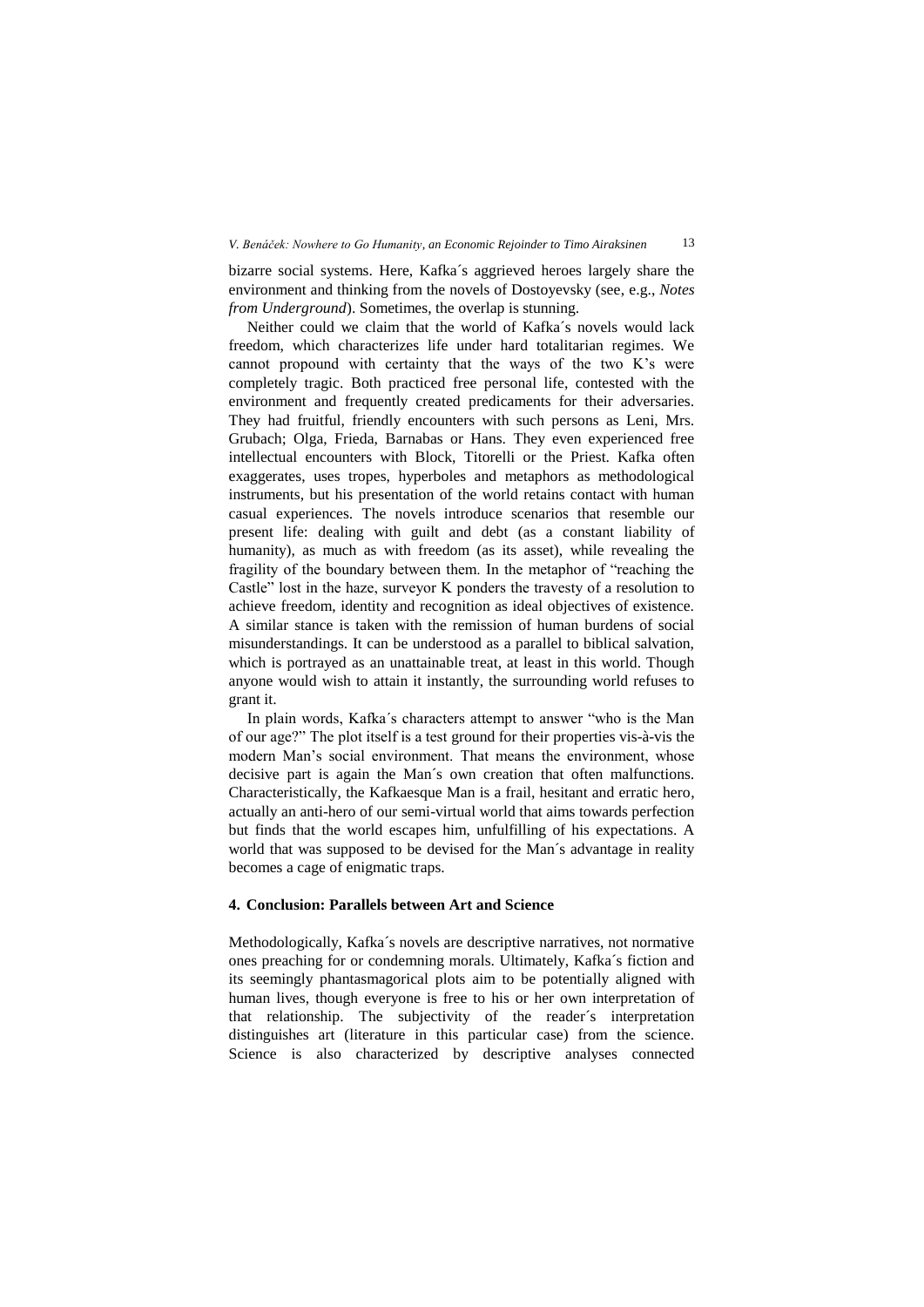methodologically to abstract working terms. Science works with simplified model variables meant as proxies to reality, paralleling literature as it works with tropes, allegories and metaphors. Social sciences seek to explain the behavioral properties of studied phenomena, which can be also attributed to such arts as literature, painting, ballet or opera. But, science is fundamentally different in the methodology because through interpreting its findings science tries maximally to limit subjectivity by aiming to achieve universal understanding within the scientific community. That means its exactness is achievable exclusively within theoretical systems based on axioms where the empirics can only prove that the abstracted knowledge is not in categorical conflict with reality. Empirics, as much as science, cannot serve as a proof of absolute truth. Thus even science, similarly to art, leaves certain degree of expediency, i.e., doubt and subjectivity, in claiming that our understanding of the world is final and correct. Science and art meet here: they represent two different methods of the search for truth and the interpretation of the world.

In the sense of Karl Popper (1959), the knowledge embodied in the given theory either cannot be (just for the time being) proved false, or at least there are no better substitutes for a theory inconsistent with empirics. This implies an incremental and nonstop, relativist progress of understanding. According to Milton Friedman (1953), even incomplete science can (as an analogy) prove useful in prediction, by decreasing the entropy of its users. Hence, we can say that science contributes to progress in human behavior. In these two aspects Kafka´s novels again share similarities with science, notwithstanding that in art the progress in the search for understanding is achieved subjectively, and in fact intuitively, by the reader. Nevertheless, art adds value for the reader, provided it is a good art: it offers new, authentic content for the reader's life or, at least, a new understanding of life. This message is shared both by art and science despite their incompatible methods.

Indeed, Kafka´s plots can be subjected to "proof" of their meanings by submitting them to empirical falsification vis-à-vis the reader´s perception of the world. Their interpretation must be credible, otherwise they are misunderstood and rejected. If accepted, the plots also facilitate projections, i.e., provide for personal predictions of events and actions resulting from a better understanding of the world. The fantastic images of Kafka´s literary legacy thus can enrich the life of their readers, notwithstanding that his texts were not created for all-embracing consensual interpretation, which (by the definition of art) cannot avoid being subjective and, to some extent even metaphysical.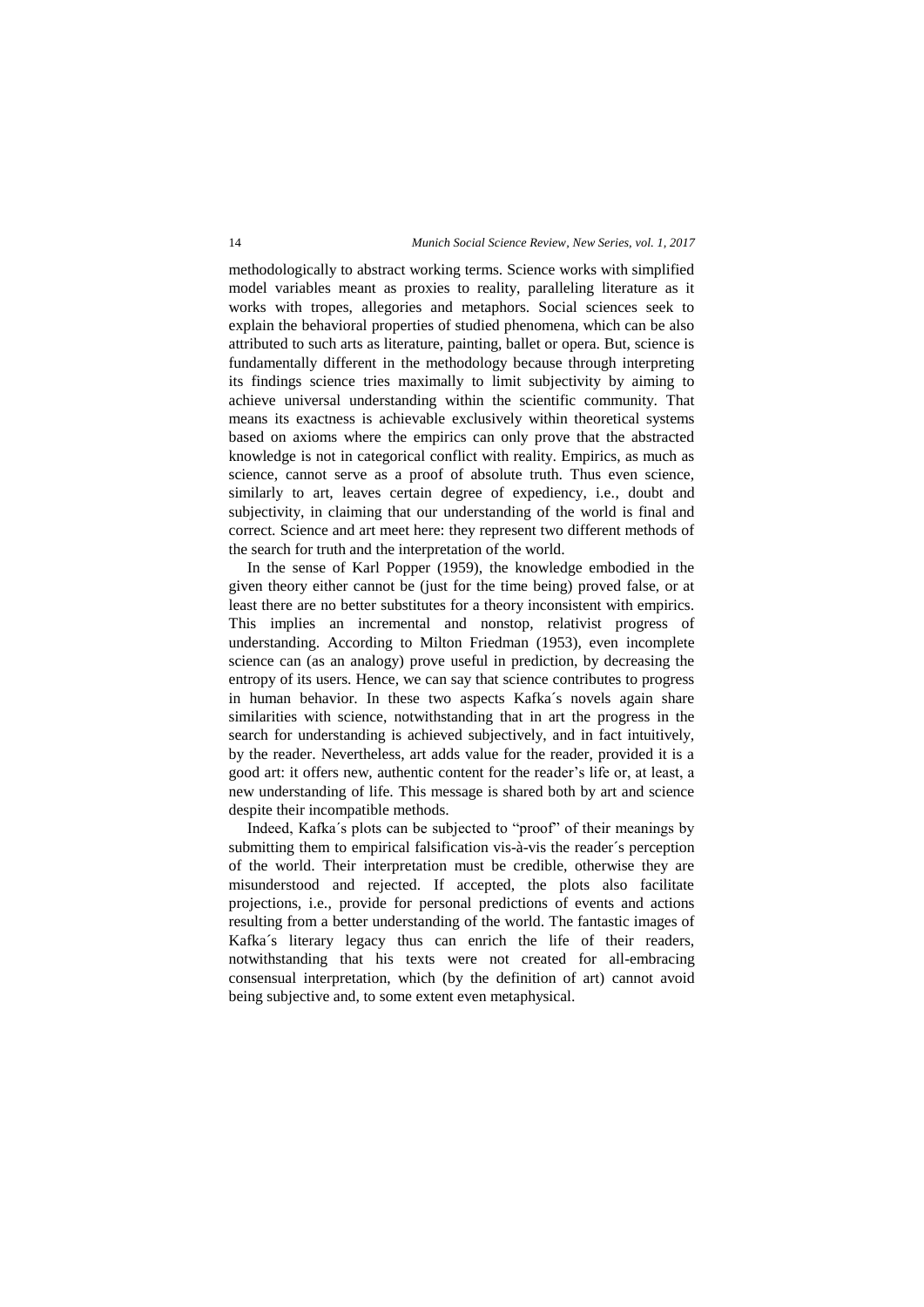#### **Acknowledgment**

The author is grateful to Manfred J. Holler, Kristen Binda and an anonymous referee for their valuable comments that have greatly improved this paper.

### **References**

- Airaksinen, T. (2017), "Nowhere to Go Kafka, a Philosophical Study", *Munich Social Science Review*, *New Series*, 1 (1): 1-20.
- Akerlof, G. A. (1970), "The Market for 'Lemons': Quality Uncertainty and the Market Mechanism", *Quarterly Journal of Economics*, 84 (3): 488–500.
- Arendt, H. (1994), *Essays in Understanding, 1930-1954: Formation, Exile, and Totalitarianism*, J. Kohn (ed.), New York: Harcourt, Brace & Co.

Bauman, Z. (2000), *Liquid Modernity*, Cambridge: Polity Press.

- Baumol, W. (1990), "Entrepreneurship: Productive, Unproductive, and Destructive", *Journal of Political Economy*, 98 (5): 893-921.
- Frey, B. S. (2008), *Happiness: A Revolution in Economics*, Cambridge (MA): The MIT Press.
- Friedman, M. (1953), *Essays in Positive Economics*, Chicago: University of Chicago Press, 3-34.
- Goldstücker, E. (1965), "Doslov", Postscript to *Der Prozess*, in: F. Kafka, *Proces*, Prague: NKLU.
- Greif, M. (2015), *The Age of the Crisis of Man*: *Thought and Fiction in America 1933-1973,* Princeton: Princeton University Press.
- Head, K. and T. Mayer (2013), *Gravity Equations: Workhorse, Toolkit, Cookbook*, Paris: CEPII, Document de Travail no. 27.
- Kafka, F. (2009a), *The Castle,* trans. A. Bell, Oxford: Oxford University Press.
- Kafka, F. (2009b), *The Trial,* trans. M. Mitchell, Oxford: Oxford University Press.
- Kafka, F. (1988), *In the Penal Colony*, in: N. N. Glatzer (ed.), *The Collected Short Stories of Franz Kafka*, London: Penguin.
- Marshall, A. (1920 [1890]), *Principles of Political Economy,* London: Macmillan.
- Maslow, A. (1987[154]), *Motivation and Personality,* New York: Harper.
- Olson, M. (1965), *Logic of Collective Action: Public Goods and the Theory of Groups,* Cambridge, MA: Harvard University Press.
- Popper, K. (1959), *The Logic of Scientific Discovery*, (Orig.: *Logik der Forschung*, Vienna: Springer 1935), London: Hutchinson.